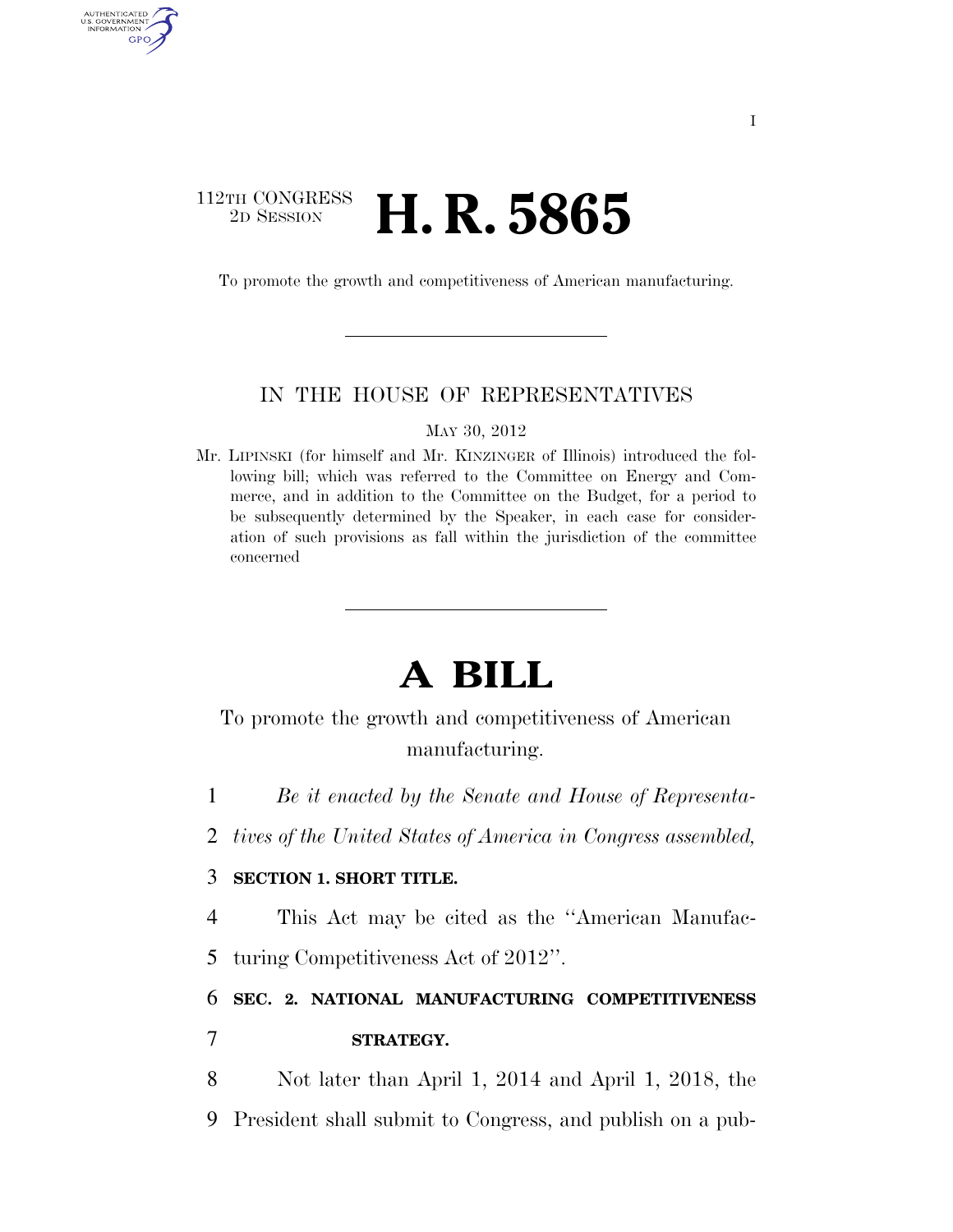lic website, a strategy to promote growth, sustainability, and competitiveness in the Nation's manufacturing sector, create well-paid, stable jobs, enable innovation and invest-ment, and support national security.

### **SEC. 3. MANUFACTURING COMPETITIVENESS BOARD.**

 (a) IN GENERAL.—There is established on the first day of each of the two Presidential terms following the date of enactment of this Act an American Manufacturing Competitiveness Board (in this Act referred to as ''the Board'').

 (b) MEMBERS.—Members of each Board shall be ap-pointed as follows:

 (1) PUBLIC SECTOR MEMBERS.—The President shall appoint to the Board—

 (A) the Secretary of Commerce; (B) Governors of two States, from dif-

 ferent political parties, after consulting with the National Governors Association; and

 (C) two other members who are current or former officials of the executive branch of gov-ernment.

22 (2) PRIVATE SECTOR MEMBERS.—

 (A) CRITERIA.—Ten individuals from the private sector shall be appointed to the Board in accordance with subparagraph (B) from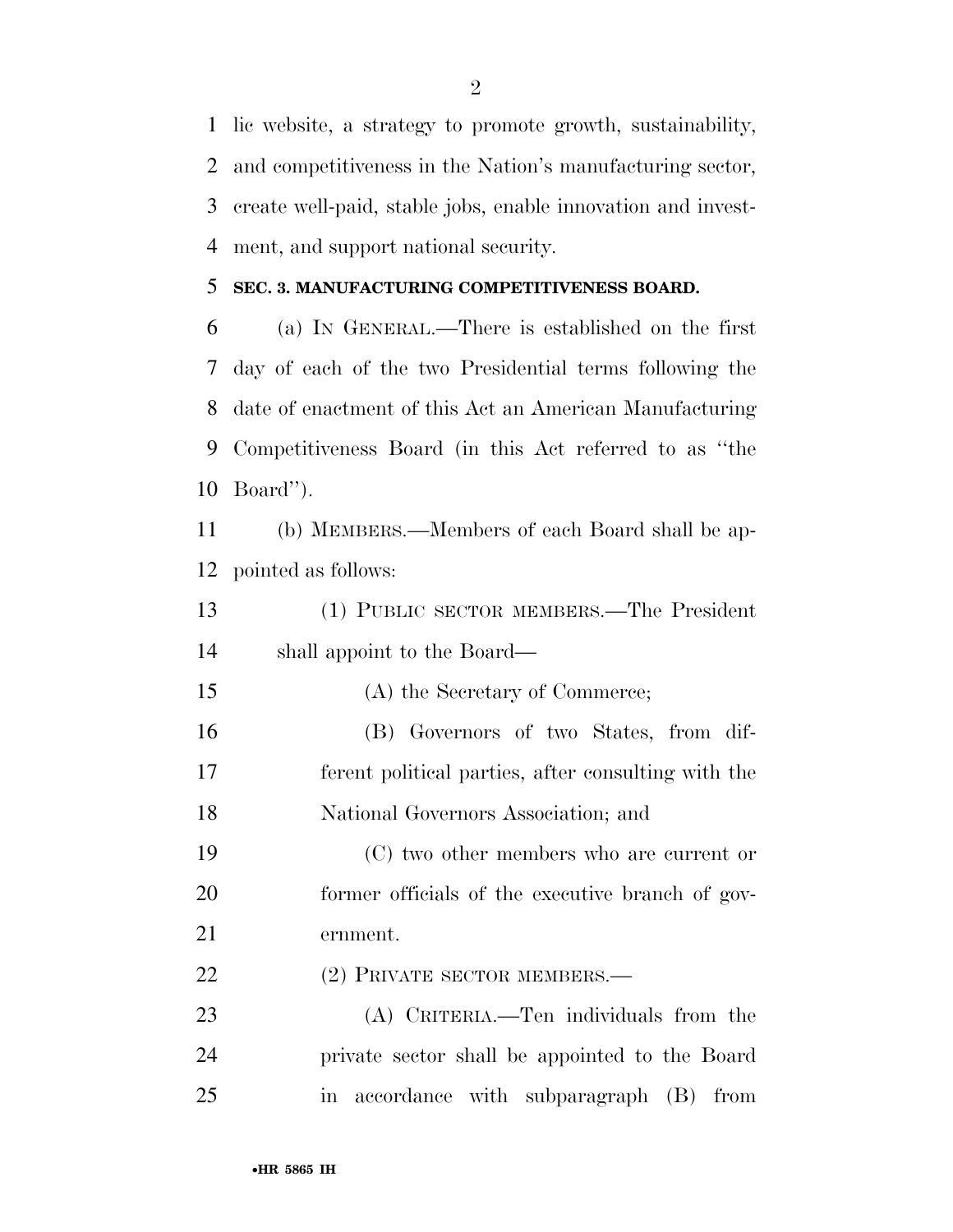| $\mathbf{1}$   | among individuals with experience in the areas             |
|----------------|------------------------------------------------------------|
| $\overline{2}$ | $of$ —                                                     |
| 3              | (i) managing manufacturing compa-                          |
| $\overline{4}$ | nies;                                                      |
| 5              | (ii) managing supply chain providers;                      |
| 6              | (iii) managing labor organizations;                        |
| $\overline{7}$ | (iv) workforce development;                                |
| 8              | $(v)$ finance;                                             |
| 9              | (vi) analyzing manufacturing policy                        |
| 10             | and competitiveness;                                       |
| 11             | (vii) conducting manufacturing-related                     |
| 12             | research and development; and                              |
| 13             | (viii) the defense industrial base.                        |
| 14             | (B) APPOINTMENT.—The Speaker of the                        |
| 15             | House of Representatives and the majority                  |
| 16             | leader of the Senate shall each appoint 3 mem-             |
| 17             | bers to the Board. The minority leader of the              |
| 18             | House of Representatives and the minority                  |
| 19             | leader of the Senate shall each appoint 2 mem-             |
| 20             | bers to the Board.                                         |
| 21             | (c) TERMINATION.—The Board shall terminate 60              |
| 22             | days after submitting its final report pursuant to section |
| 23             | $4(d)(3)$ .                                                |
| 24             | (d) Co-CHAIRMEN.—The Secretary of Commerce (or             |
| 25             | the designee of the Secretary) and a member elected by     |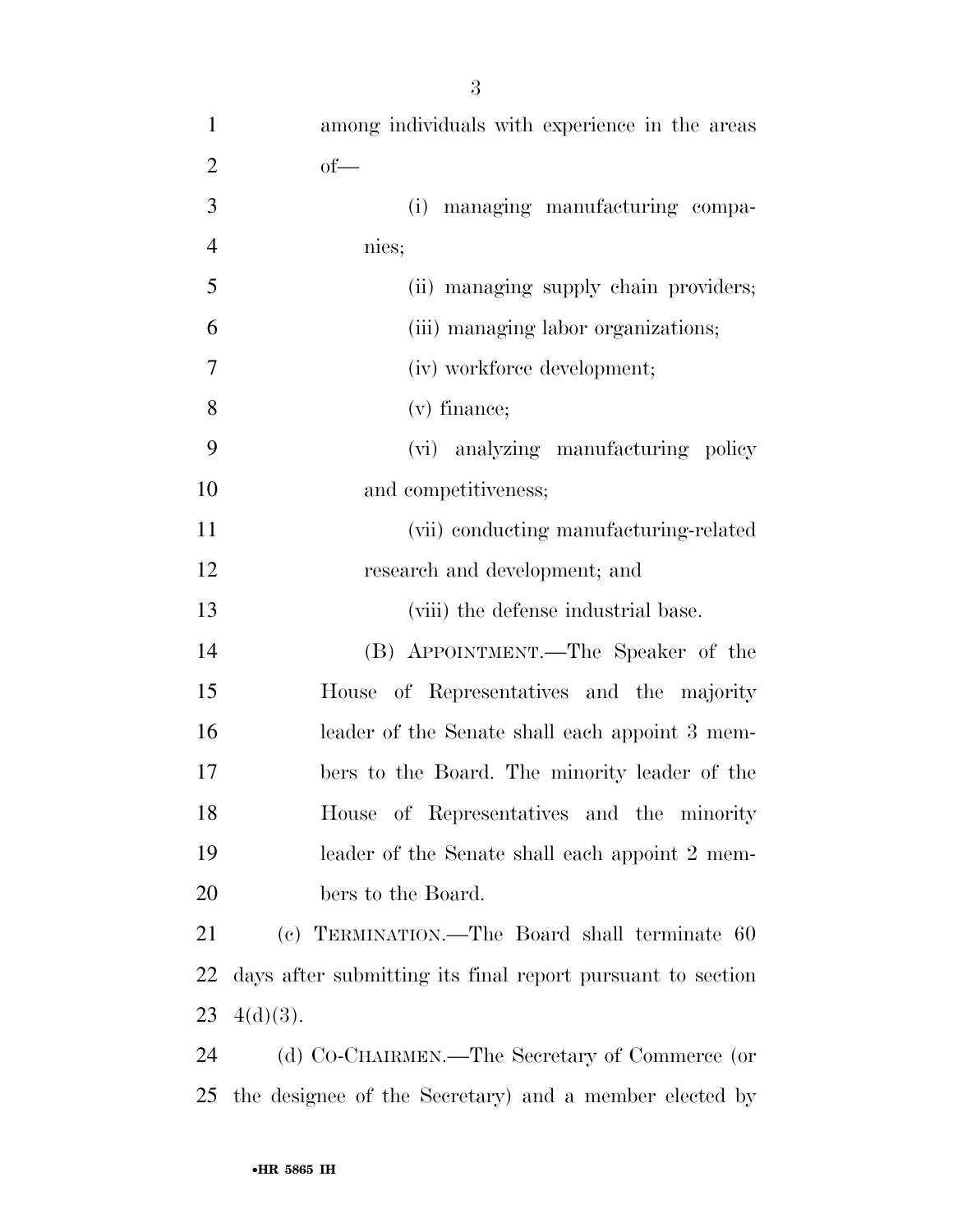the private sector members of the Board appointed pursu-2 ant to subsection  $(b)(2)$ .

 (e) SUBGROUPS.—The Board may convene subgroups to address particular industries, policy topics, or other matters. Such subgroups may include members rep-resenting any of the following:

 (1) Other Federal agencies, as the co-chairmen determine appropriate.

 (2) State, local, tribal, and Territorial govern-ments.

 (3) The private sector, including labor, indus- try, academia, trade associations, and other appro-priate groups.

 (f) QUORUM.—Ten members of the Board shall con- stitute a quorum for the transaction of business but a less- er number may hold hearings with the agreement of the co-chairmen.

(g) MEETINGS.—

19 (1) TIMING AND FREQUENCY OF MEETINGS.— The Board shall meet at the call of the co-chairmen, 21 and not fewer than 2 times.

 (2) PUBLIC MEETINGS REQUIRED.—The Board shall convene public meetings to solicit views on the Nation's manufacturing sector and recommendations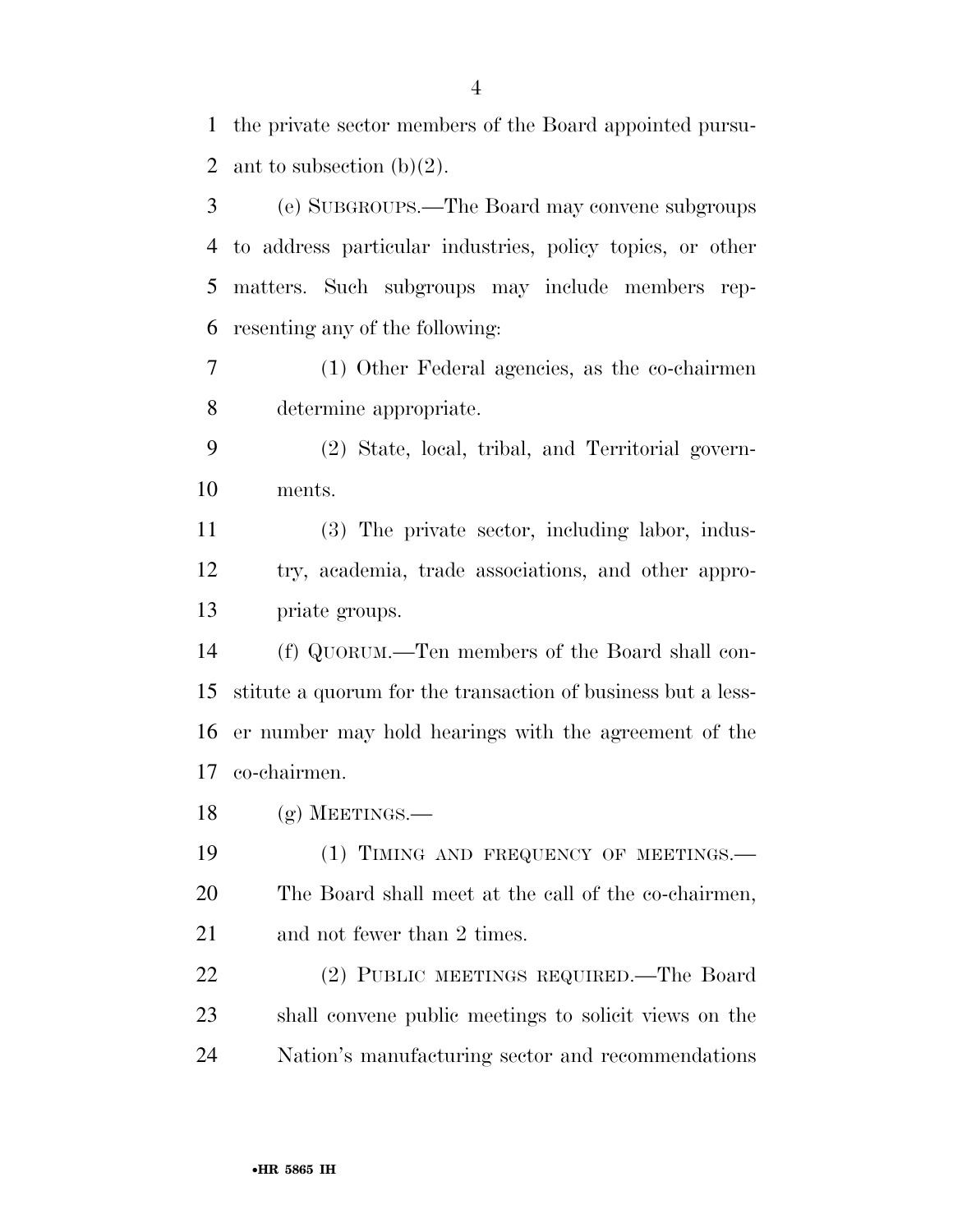for the national manufacturing competitiveness strategy.

 (3) LOCATIONS OF PUBLIC MEETINGS.—The lo- cations of public meetings convened under para- graph (2) shall ensure the inclusion of multiple re-gions and industries of the manufacturing sector.

 (h) APPLICATION OF FEDERAL ADVISORY COM- MITTEE ACT.—The Federal Advisory Committee Act (5 U.S.C. App.), other than section 14 of such Act, shall apply to the Board, including any subgroups established pursuant to subsection (e).

#### **SEC. 4. DUTIES OF THE BOARD.**

(a) IN GENERAL.—The Board shall—

 (1) advise the President and Congress on issues affecting the Nation's manufacturing sector;

 (2) conduct a comprehensive analysis in accord-ance with subsection (c); and

 (3) develop a national manufacturing competi- tiveness strategy in accordance with subsection (d). (b) PRELIMINARY REPORT.—Within 180 days of a quorum of each Board being nominated, the Board shall issue a preliminary report on the state of American manu- facturing. The preliminary report shall also identify any recommendations that have been issued by the Depart-ment of Commerce Manufacturing Council that have not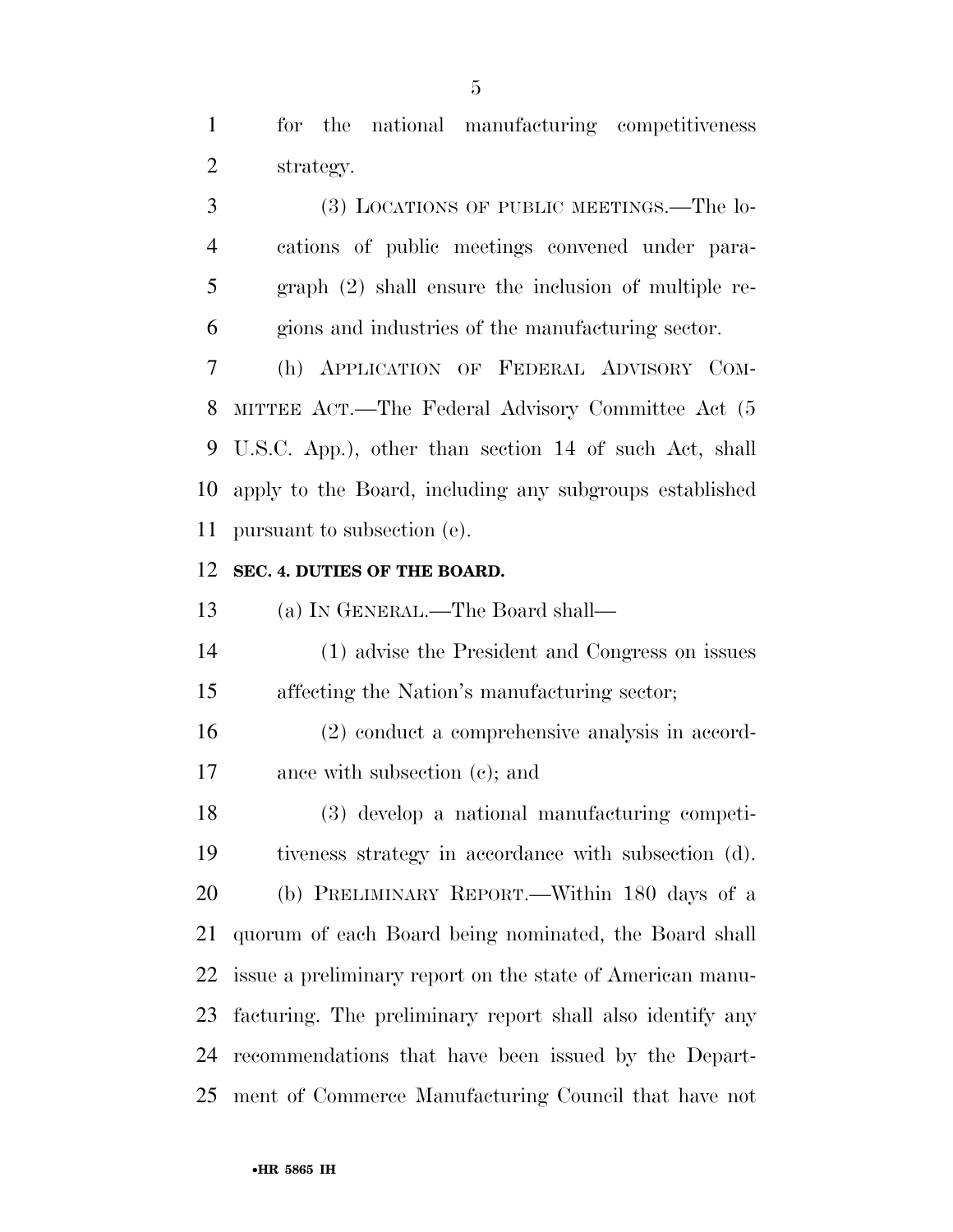been acted upon and a summary and assessment of rec- ommendations that have been issued by other non-govern-mental parties relating to domestic manufacturing.

 (c) COMPREHENSIVE ANALYSIS.—In developing a na- tional manufacturing competitiveness strategy under sub- section (d), the Board shall conduct a comprehensive anal- ysis of the Nation's manufacturing sector, taking into con- sideration relevant reports, plans, or recommendations issued by Federal agencies, Federal advisory boards, aca- demia, and the private sector. Such analysis shall ad-dress—

 (1) the value and role of manufacturing in the Nation's economy, security, and global leadership;

 (2) the current domestic and international envi- ronment for the Nation's manufacturing sector, and any subsector identified by the Board as warranting special study for competitiveness or for comparison purposes;

 (3) Federal, State, local, and Territorial poli- cies, programs, and conditions that affect manufac-21 turing;

 (4) a summary of the manufacturing policies and strategies of the Nation's 10 largest trading partners, to the extent known;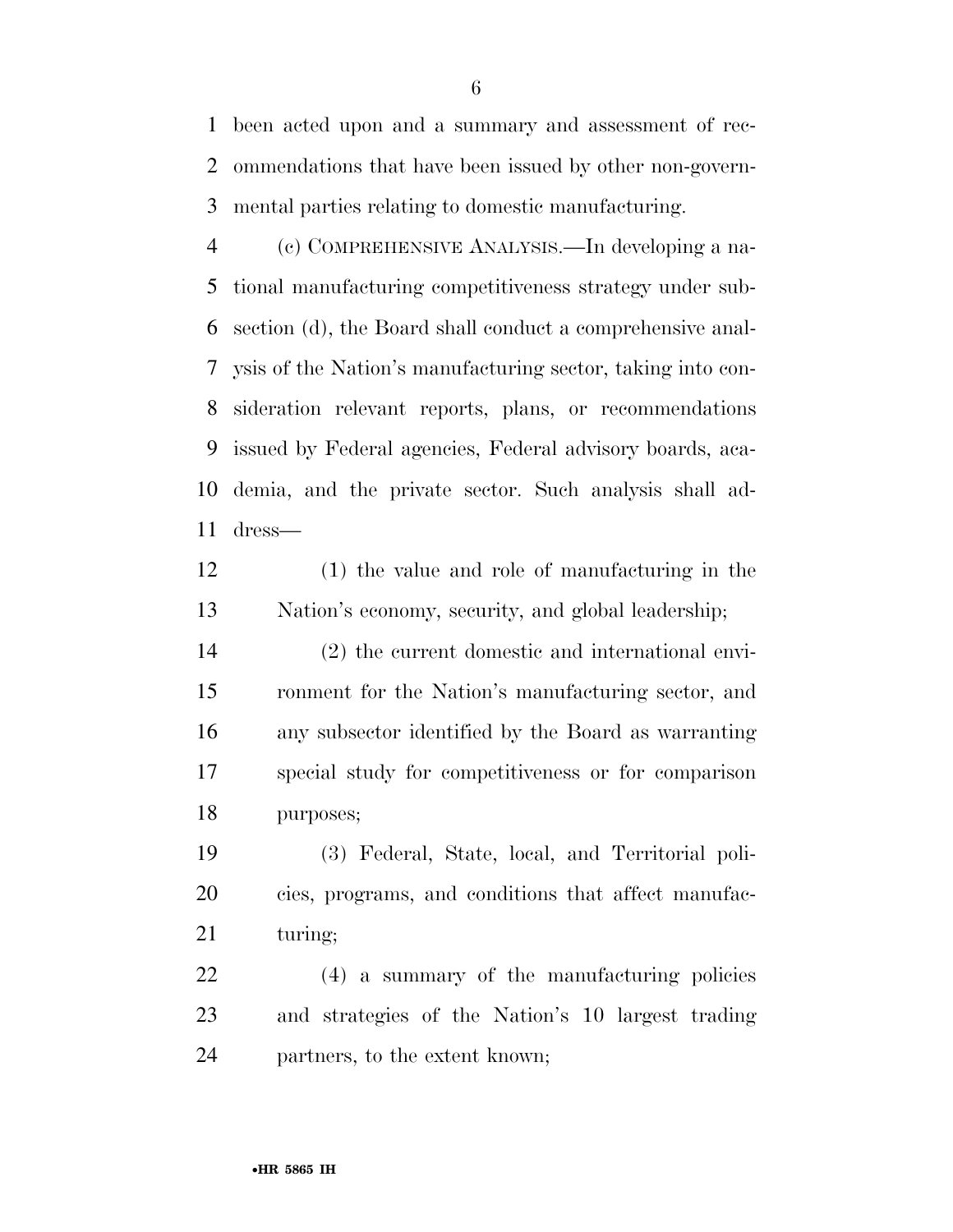| $\mathbf{1}$   | (5) the identification of emerging or evolving         |
|----------------|--------------------------------------------------------|
| $\overline{2}$ | markets, technologies, and products for which the      |
| 3              | Nation's manufacturers could compete;                  |
| $\overline{4}$ | $(6)$ the identification of redundant or ineffective   |
| 5              | government programs related to manufacturing;          |
| 6              | (7) the short- and long-term forecasts for the         |
| 7              | Nation's manufacturing sector, and forecasts of ex-    |
| 8              | pected national and international trends and factors   |
| 9              | likely to affect such sector in the future;            |
| 10             | (8) the manner in which Federal agencies share         |
| 11             | information and views with respect to the effects of   |
| 12             | proposed or active regulations or other executive ac-  |
| 13             | tions on the domestic manufacturing sector and its     |
| 14             | workforce;                                             |
| 15             | (9) the recommendations of the Department of           |
| 16             | Commerce Manufacturing Council, whether such rec-      |
| 17             | ommendations have been implemented, and the ef-        |
| 18             | fect of such recommendations; and                      |
| 19             | $(10)$ any other matters affecting the competi-        |
| 20             | tiveness, growth, stability, and sustainability of the |
| 21             | Nation's manufacturing sector relative to those of     |
| <u>22</u>      | other nations, including—                              |
| 23             | (A) levels of domestic production;                     |
| 24             | (B) productivity and the extent to which               |
| 25             | national economic statistics related to manufac-       |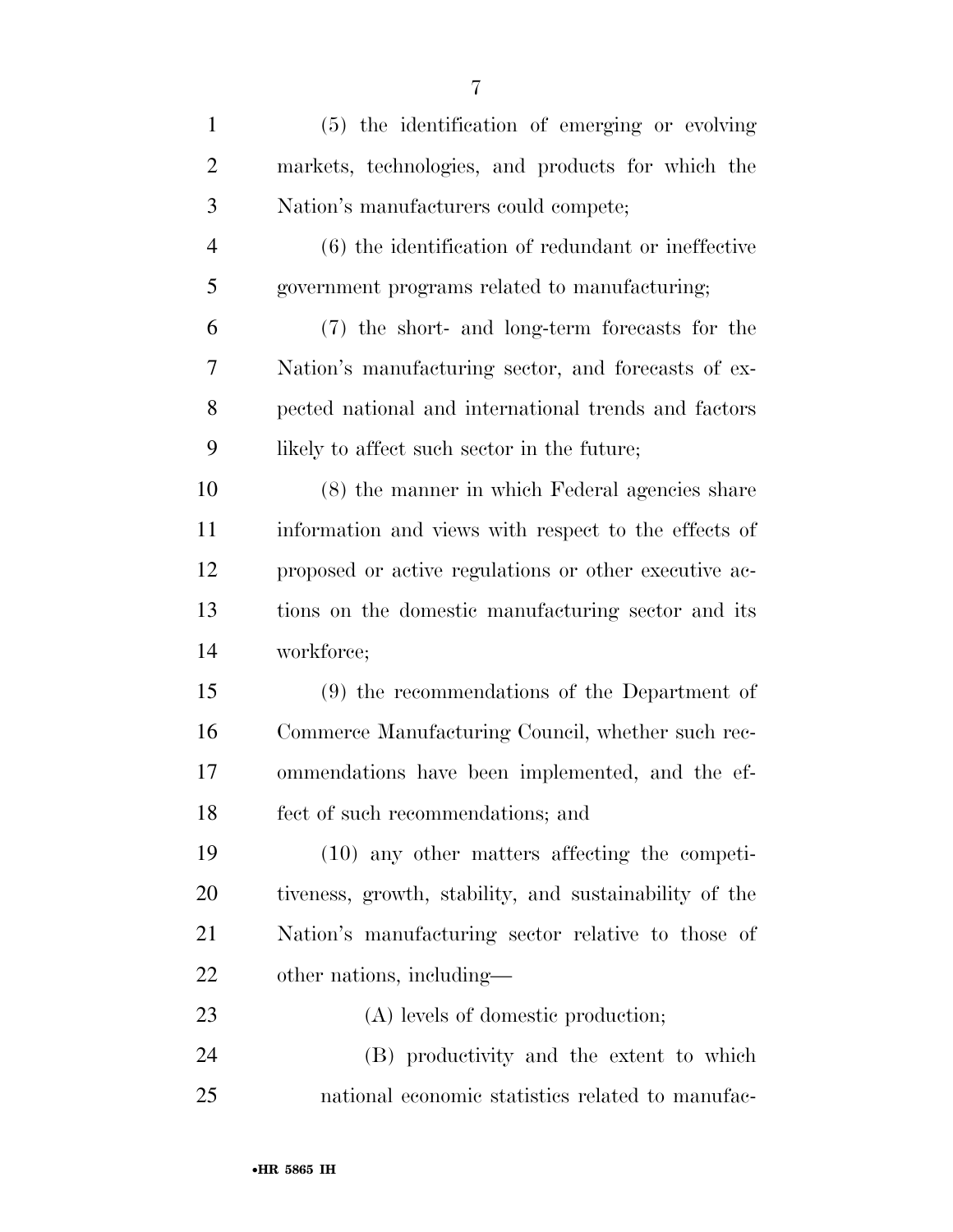| $\mathbf{1}$   | turing accurately measure manufacturing out- |
|----------------|----------------------------------------------|
| $\overline{2}$ | put and productivity growth;                 |
| 3              | (C) trade policy and balance;                |
| $\overline{4}$ | (D) energy policy;                           |
| 5              | (E) expenditures on basic and applied re-    |
| 6              | search related to manufacturing technology;  |
| 7              | (F) programs to help small and mid-sized     |
| 8              | manufacturers become more competitive;       |
| 9              | (G) the impact of Federal statutes and       |
| 10             | regulations;                                 |
| 11             | (H) the impact of Federal monetary policy;   |
| 12             | (I) the impact of taxation;                  |
| 13             | (J) financing and investment;                |
| 14             | (K) research and development;                |
| 15             | (L) job creation and employment dispari-     |
| 16             | ties;                                        |
| 17             | (M) workforce skills, gaps, and develop-     |
| 18             | ment;                                        |
| 19             | (N) adequacy of the industrial base for      |
| 20             | maintaining national security;               |
| 21             | (O) protections for intellectual property;   |
| 22             | and                                          |
| 23             | (P) customs enforcement and counter-         |
| 24             | feiting.                                     |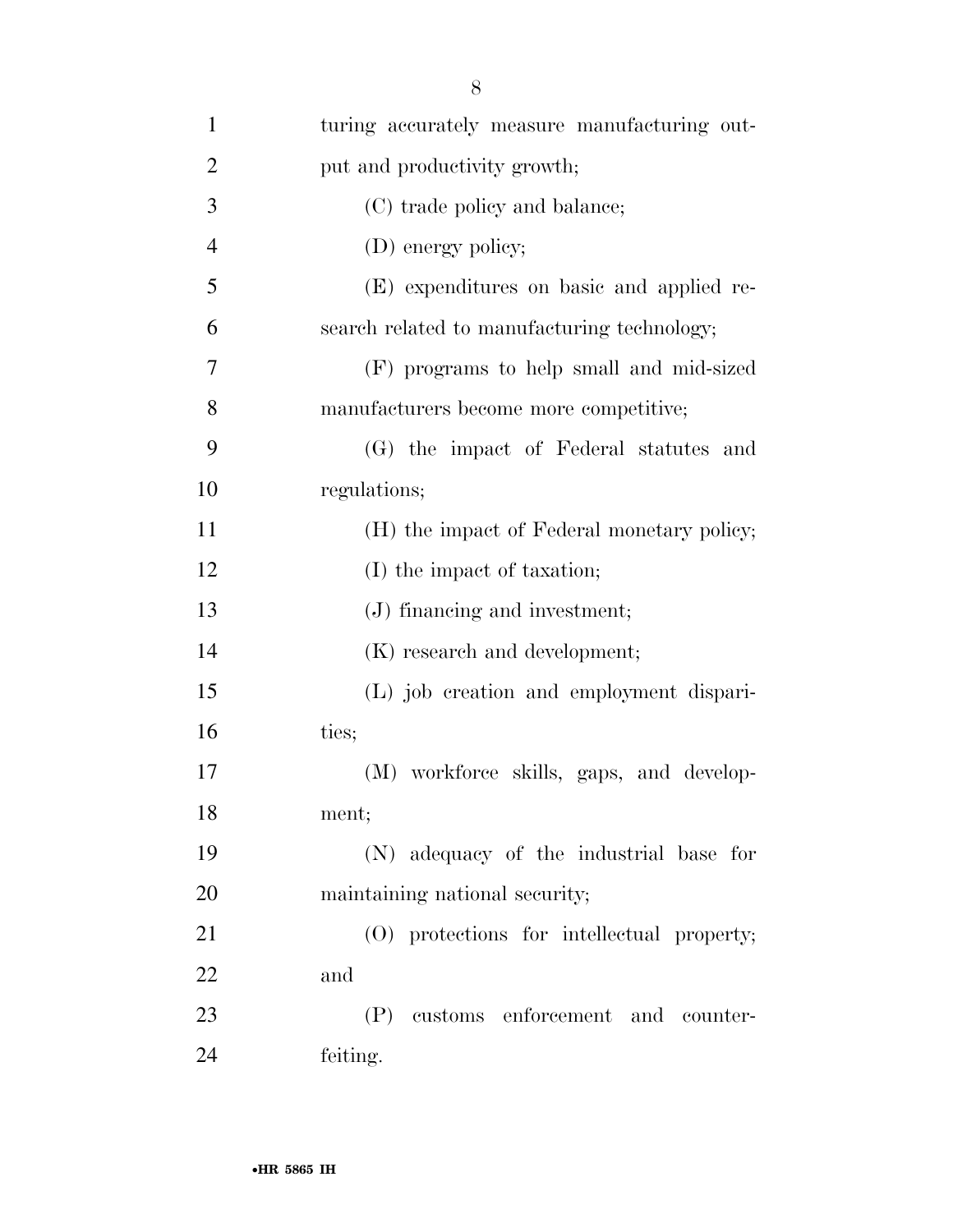(d) NATIONAL MANUFACTURING COMPETITIVENESS

| 2              | STRATEGY.                                        |
|----------------|--------------------------------------------------|
| 3              | (1) DEVELOPMENT.—The Board shall develop a       |
| $\overline{4}$ | national manufacturing competitiveness strategy, |
| 5              | based on-                                        |
| 6              | (A) the results of the comprehensive anal-       |
| 7              | ysis conducted under subsection (c); and         |
| 8              | (B) any other information, studies, or per-      |
| 9              | spectives that the Board determines to be ap-    |
| 10             | propriate.                                       |
| 11             | (2) GOALS AND RECOMMENDATIONS.—                  |
| 12             | (A) GOALS.—The Board shall include in            |
| 13             | national manufacturing competitiveness<br>the    |
| 14             | strategy short- and long-term goals for improv-  |
| 15             | ing the competitiveness conditions of the Na-    |
| 16             | tion's manufacturing sector, taking into account |
| 17             | the matters addressed in the comprehensive       |
| 18             | analysis conducted under subsection (c).         |
| $\sim$         | $\mathbf{D}$<br>$\sqrt{1}$                       |

 (B) RECOMMENDATIONS.—The Board shall include in the national manufacturing competitiveness strategy recommendations for achieving the goals provided under subpara- graph (A). Such recommendations may pro-pose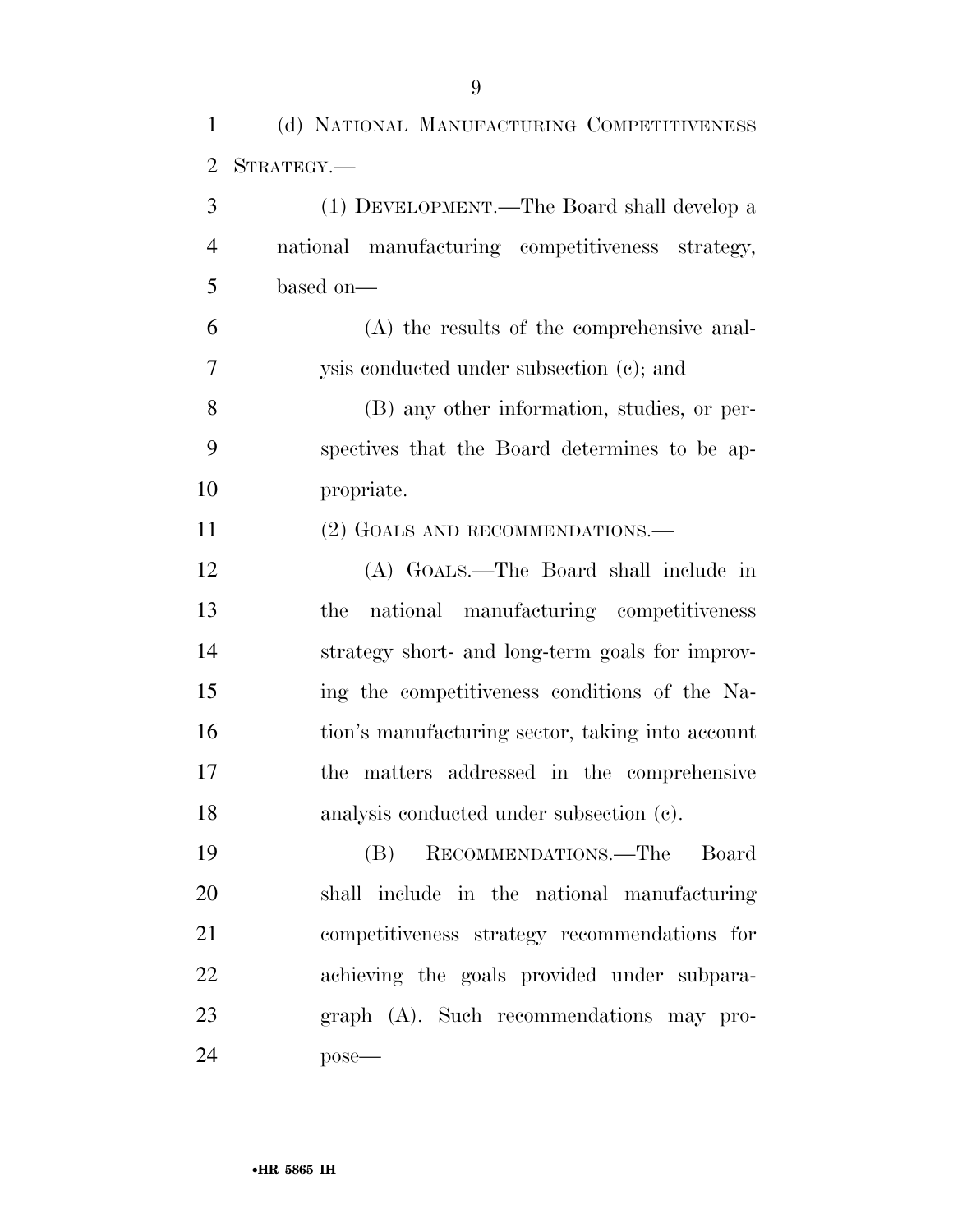| $\mathbf{1}$   | (i) actions to be taken by the Presi-            |
|----------------|--------------------------------------------------|
| $\overline{2}$ | dent, Congress, State, local, and territorial    |
| 3              | governments, the private sector, univer-         |
| $\overline{4}$ | sities, industry associations, and other         |
| 5              | stakeholders;                                    |
| 6              | (ii) actions to improve government               |
| 7              | policies and coordination among entities         |
| 8              | developing such policies;                        |
| 9              | (iii) the consolidation or elimination of        |
| 10             | government programs;                             |
| 11             | (iv) actions to improve government               |
| 12             | interaction with the manufacturing sector        |
| 13             | and communication regarding the effects          |
| 14             | of proposed or active government regula-         |
| 15             | tions or other executive actions on the          |
| 16             | manufacturing sector and its workforce;          |
| 17             | and                                              |
| 18             | (v) the elimination or repeal of regula-         |
| 19             | tions that place the United States manu-         |
| 20             | facturing sector at a disadvantage relative      |
| 21             | to other nations.                                |
| 22             | $(3)$ REPORT.—                                   |
| 23             | (A) DRAFT.—Not later than 90 days be-            |
| 24             | fore the date on which the President is required |
| 25             | to submit to Congress a report containing a na-  |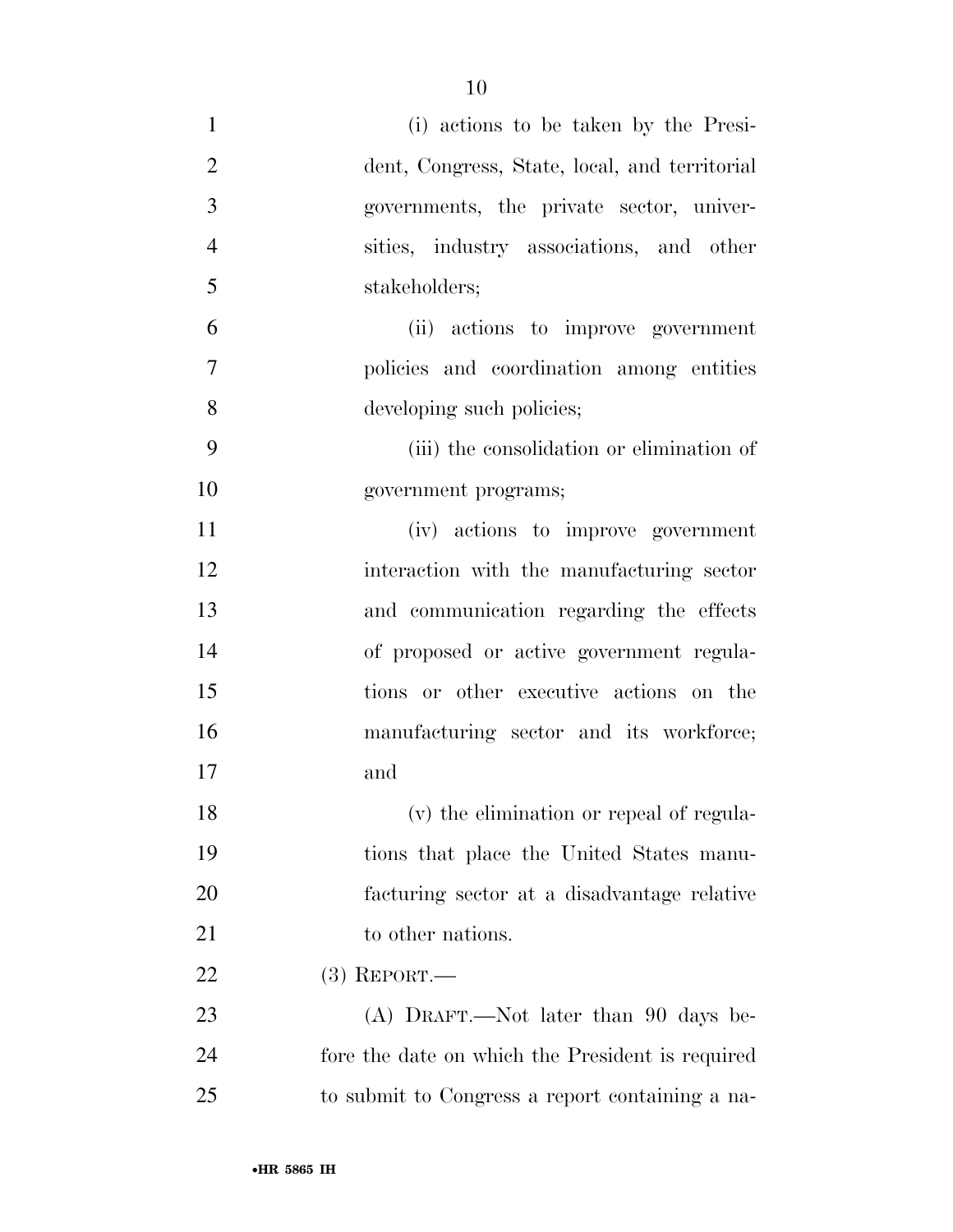tional manufacturing competitiveness strategy under section 2, each Board shall publish in the Federal Register and on a public website a draft report containing a national manufac-5 turing competitiveness strategy. (B) PUBLIC COMMENT; REVIEW AND REVI- SION.—A draft report published under subpara- graph (A) shall remain available for public com- ment for a period of not less than 30 days from the date of publication. The Board shall review any comments received regarding such draft re- port and may revise the draft report based upon those comments. (C) PUBLICATION.—Not later than 30 days before the date on which the President is required to submit to Congress a report con- taining a national manufacturing competitive- ness strategy under section 2, each Board shall submit to the President for review and revision a final report containing a national manufac- turing competitiveness strategy, and shall pub-22 lish such final report on a public website. 23 (D) REQUIRED CONTENTS OF THE RE-PORT.—The final report submitted under sub-

paragraph (C) shall include—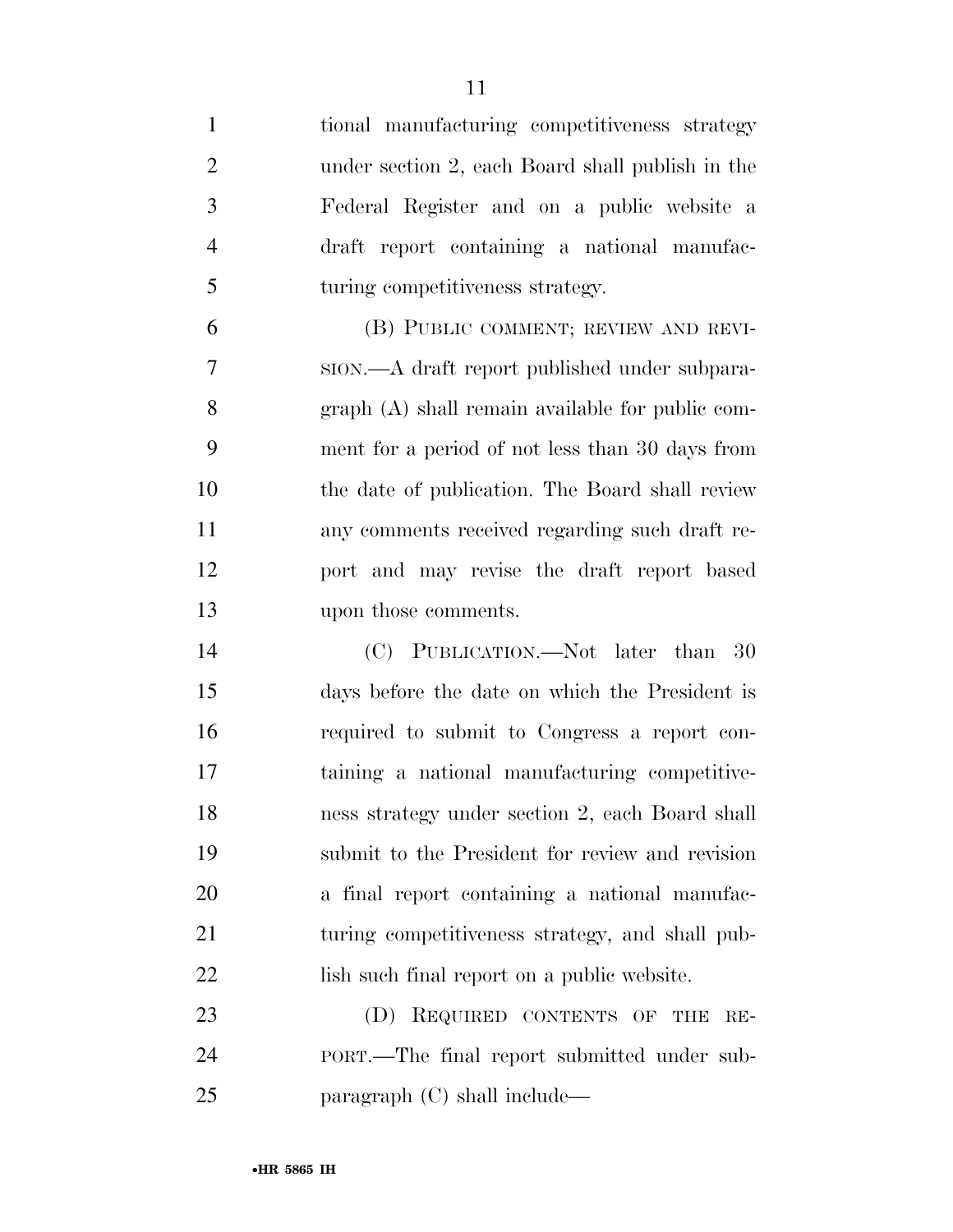| $\mathbf{1}$   | (i) when feasible, an estimate of the                     |
|----------------|-----------------------------------------------------------|
| $\overline{2}$ | short- and long-term Federal Government                   |
| 3              | outlays and revenue changes necessary to                  |
| $\overline{4}$ | implement the national manufacturing                      |
| 5              | competitiveness strategy and an estimate                  |
| 6              | of savings that may be derived from imple-                |
| $\overline{7}$ | mentation of the national manufacturing                   |
| 8              | competitiveness strategy;                                 |
| 9              | (ii) a detailed explanation of the                        |
| 10             | methods and analysis used to determine                    |
| 11             | the estimates included under clause (i);                  |
| 12             | (iii) detailed recommendations regard-                    |
| 13             | ing how to pay for the cost of implementa-                |
| 14             | tion estimated under clause (i), when fea-                |
| 15             | sible; and                                                |
| 16             | (iv) a plan for how the recommenda-                       |
| 17             | tions included in the report will be imple-               |
| 18             | mented and who is or should be respon-                    |
| 19             | sible for the implementation.                             |
| 20             | (e) CONSULTATION.—In order to gain perspective            |
| 21             | and avoid duplication of efforts, the Board shall consult |
| 22             | on manufacturing issues with the Defense Science Board,   |
| 23             | the President's Council of Advisors on Science and Tech-  |
| 24             | nology, the Manufacturing Council established by the De-  |
|                | 25 partment of Commerce, and the Labor Advisory Com-      |